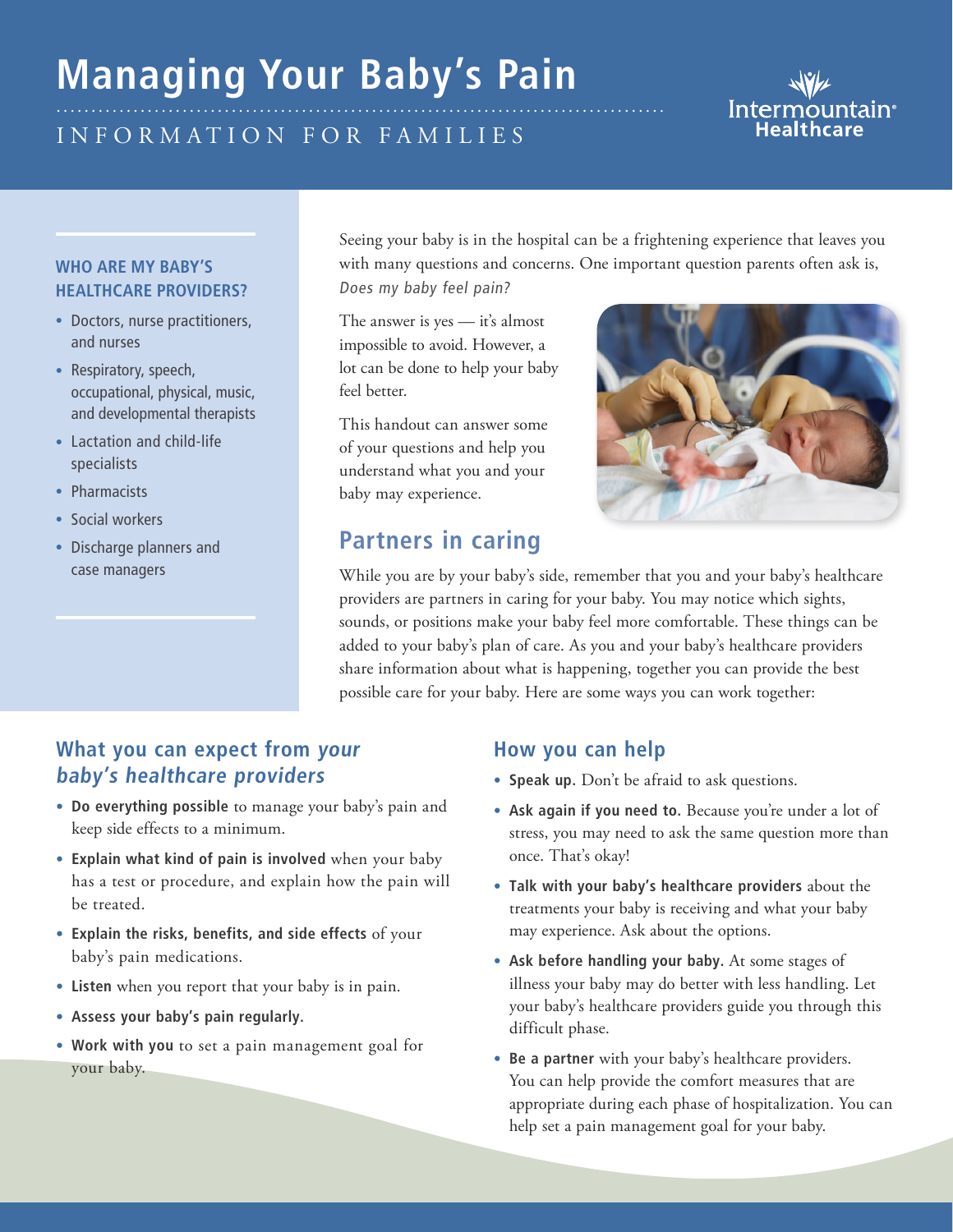

#### **What can cause my baby's pain or discomfort?**

A number of things can cause your baby pain, including:

- Surgery
- Tests to diagnose your baby's condition, such as drawing blood from a vein or heel stick, eye exams, or spinal taps
- Certain illnesses
- Procedures to treat your baby's condition, such as being connected to a mechanical ventilator, placement of IVs, or insertion of urinary catheters, feeding tubes, and chest tubes
- Injuries from birth
- Constipation and gas

# **How will I know if my baby is in pain?**

As soon as your baby was admitted to the hospital, healthcare providers began to check for signs that your baby might be in pain. They continue to check for pain regularly, treat any pain, and see how well the treatments are working.

Since your baby can't say what hurts, healthcare providers look at a number of signs to help determine how much pain your baby is feeling. They compare these signs to a scale to give your baby a "pain score." Your healthcare providers can show you how this is done.

Signs of pain can include:

- **•** Crying and irritability
- **•** Facial expressions such as grimacing, or eyes squeezed shut tightly with bulging of the brow
- **•** Tense, stiff arms and legs, kicking, or arching the back
- **•** Becoming limp
- **•** Changes in heart rate, breathing rate, need for oxygen, and erratic breathing patterns
- **•** Lack of interest in feeding or interaction
- **•** Inability to sleep, rest, and eat

# **How will my baby's pain be treated?**

Treatments can consist of a combination of the following:

- **•** Medications given through an IV, by mouth, or applied to the skin
- **•** Other methods, such as:
	- Giving oral sucrose
	- Encouraging your baby to suck on a pacifier or on his or her hand
	- Changing your baby's position, or gently holding your baby's arms and legs close to the body
	- Slow, gentle movement, or soft touching
	- Decreasing stimulation by reducing the amount of light and noise in the room

While these other comfort methods can help reduce your baby's pain, they may not be enough to treat severe pain. Your healthcare providers will consider your baby's type of pain, treatments, procedures, and gestational age to make sure they choose the best ways to control your baby's pain.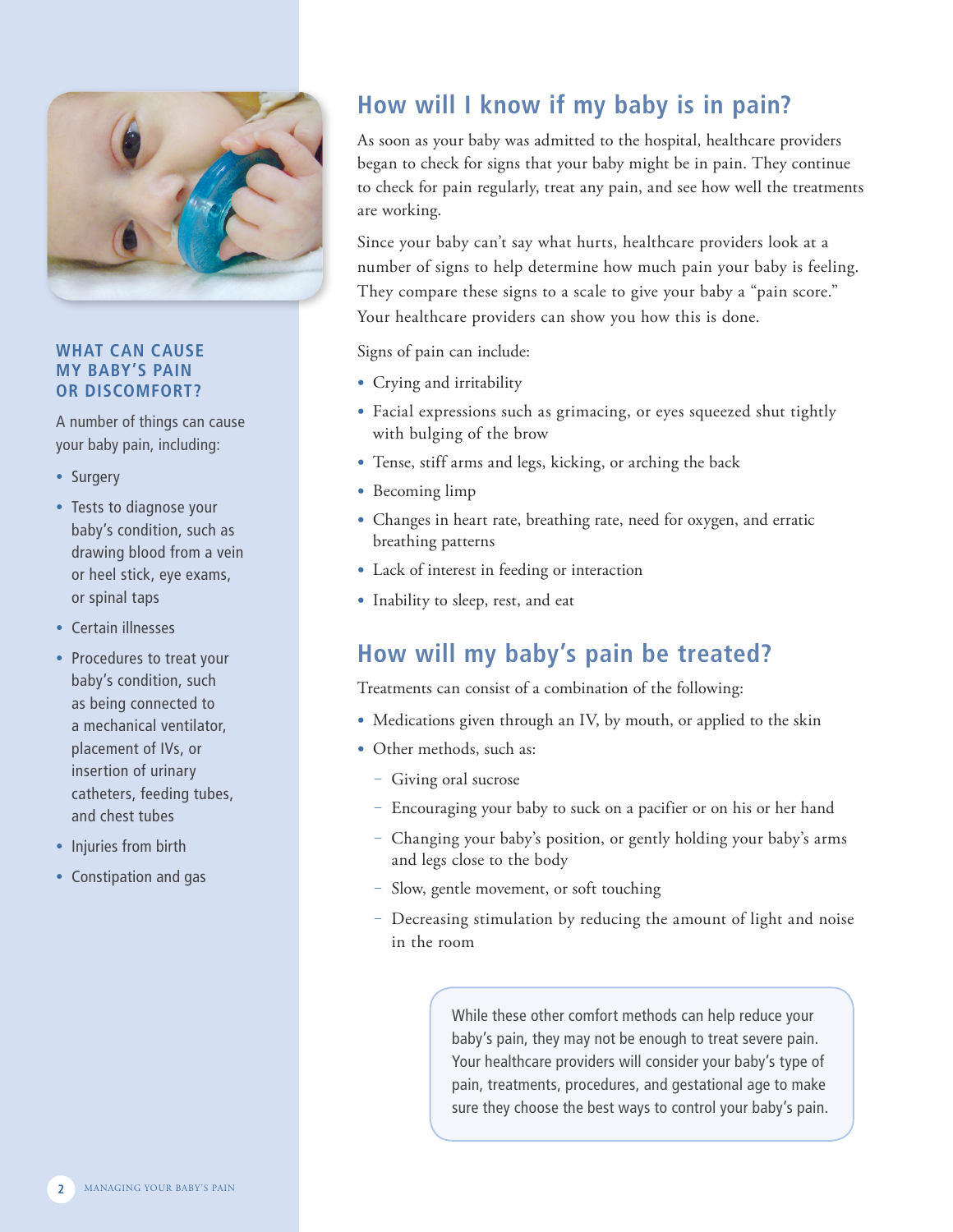# **When should my baby be given pain medication?**

Your baby's healthcare providers will choose carefully when and how to give pain medication. You can talk with them about these choices.

## **Does my baby really need pain medication?**

- **•** If your baby is in pain it's important to give pain medication. Pain that is not treated can delay healing, decrease weight gain, and increase the time your baby has to stay in the hospital.
- **•** If your baby is upset but not in pain, pain medication may not be necessary. There are many ways to comfort your baby, such as changing your baby's position, distracting your baby with something to look at, decreasing the amount of light in the room, or offering a pacifier.

### **How do my baby's healthcare providers know when to give pain medication?**

Your baby's healthcare providers look at the signs listed on the previous page, and decide if pain medications or other interventions are needed. They'll check your baby regularly while in the hospital.

### **Will my baby become addicted to pain medication?**

Newborns, both full-term and pre-term, do not become addicted to pain medications in the same way some adults do. They may, however, develop tolerance so a greater amount of medication is needed to treat the pain. They may also become dependent on certain medications and have side effects after the medication is reduced or stopped. Your healthcare providers can manage these medication changes and answer your questions.

### **What kind of positioning helps my baby?**

The way your baby is positioned can help him or her feel more comfortable and cope with the environment. This can also help your baby grow and develop in the best way possible. Your healthcare providers will teach you about important positioning techniques used in your baby's care, such as:

- **•** Swaddling
- **•** Boundaries
- **•** Nesting
- **•** Hands close to face
- **•** Flexion

As you and your baby's healthcare providers learn what positioning techniques and other comfort measures (such as pacifier, music, or mobile) help your baby calm him or herself, these will be added to the plan of care.

#### **Positioning your baby**



Swaddling



Boundaries



Nesting



Hands close to face



Flexion